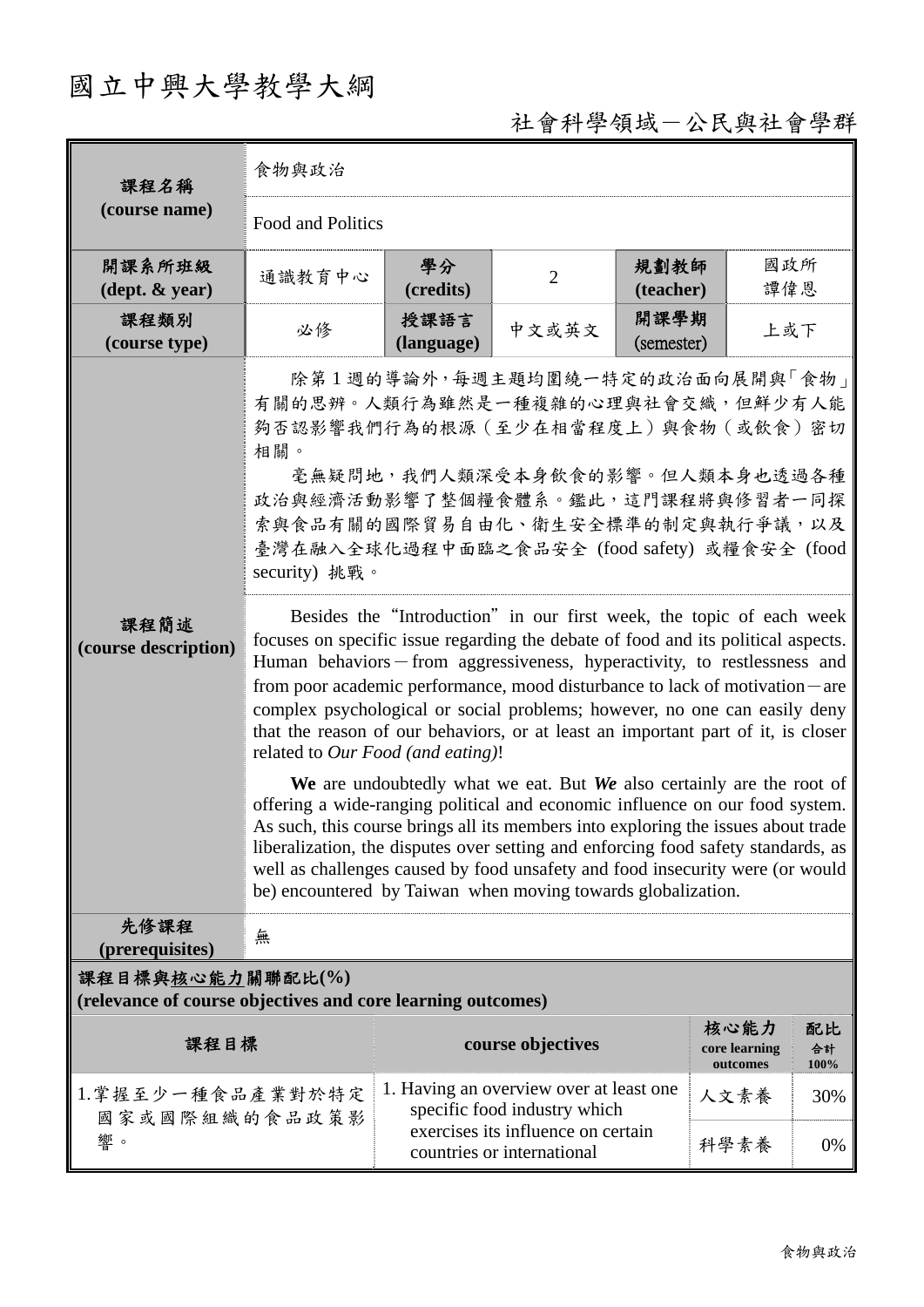| 2.理解不同行為者(actors)對於食物<br>的生產、加工、立法和貿易的影<br>響,以及哪些行為者最有影響食<br>安問題的能力。<br>3.明瞭食物與環境、公衛或人權等議<br>題之間的關聯性。                                                                                                                                                                                                                                                                                                                                                                                                                                                    | organizations;<br>2. Understanding the production,<br>processing, legislation, and trade of<br>food and the influence caused by<br>diverse actors on them. Further,<br>which actor has<br>more direct influence on food safety<br>than others?<br>3. Realizing the relationship between<br>food and environment, public health<br>as well as human rights. |  | 溝通能力<br>創新能力<br>國際視野 | 20%<br>0%<br>20% |  |  |  |  |  |
|----------------------------------------------------------------------------------------------------------------------------------------------------------------------------------------------------------------------------------------------------------------------------------------------------------------------------------------------------------------------------------------------------------------------------------------------------------------------------------------------------------------------------------------------------------|------------------------------------------------------------------------------------------------------------------------------------------------------------------------------------------------------------------------------------------------------------------------------------------------------------------------------------------------------------|--|----------------------|------------------|--|--|--|--|--|
|                                                                                                                                                                                                                                                                                                                                                                                                                                                                                                                                                          |                                                                                                                                                                                                                                                                                                                                                            |  | 社會關懷                 | 30%              |  |  |  |  |  |
| 課程目標之教學方法與評量方法<br>(teaching and assessment methods for course objectives)                                                                                                                                                                                                                                                                                                                                                                                                                                                                                |                                                                                                                                                                                                                                                                                                                                                            |  |                      |                  |  |  |  |  |  |
| 教學方法 (teaching methods)                                                                                                                                                                                                                                                                                                                                                                                                                                                                                                                                  | 學習評量方式 (evaluation)                                                                                                                                                                                                                                                                                                                                        |  |                      |                  |  |  |  |  |  |
| 講授<br>討論<br>專題探討                                                                                                                                                                                                                                                                                                                                                                                                                                                                                                                                         | 1. 口頭報告2次 (各20%)<br>2. 書面報告1份 (50%)<br>3. 出席表現 (10%)                                                                                                                                                                                                                                                                                                       |  |                      |                  |  |  |  |  |  |
| 授課內容(單元名稱與內容、習作 / 考試進度、備註)<br>(course content and homework / tests schedule)                                                                                                                                                                                                                                                                                                                                                                                                                                                                             |                                                                                                                                                                                                                                                                                                                                                            |  |                      |                  |  |  |  |  |  |
| Week 1: 課程導論: We Are What We Eat<br>Week 2: 食物與人類的過去、現在和未來<br>Week 3: 食物與人類社會的衝突<br>Week 4: 食物與人類社會的合作<br>Week 5: 全球人口與糧食危機<br>Week 6: 綠色革命與農業發展<br>Week 7: 當代農牧業運作模式與貿易<br>Week 8: 當代農牧業運作模式與環境<br>Week 9: 當代農牧業運作模式與人權<br>Week 10: 專題: 保健食品 (是藥還是食物?)<br>Week 11: 專題: 飲食失調與肥胖 (不道德的食品產業?)<br>Week 12: 專題: 營養食物 (標示的迷思?)<br>Week 13: 專題:添加物 (沉睡與成癮的味覺?)<br>Week 14: 專題:在地飲食 (消費者有多大的影響?)<br>Week 15: 專題:看不見的戰爭 (人也會為食亡?)<br>Week 16: 專題:基因改造食品 (我們都將變成 Frankenstein?)<br>Week 17: 書面紙本報告繳交與同儕互評、討論等<br>Week 18: 回顧與前瞻:政治與經濟如何影響了我們的飲食, <i>我們</i> 該怎麼回應? |                                                                                                                                                                                                                                                                                                                                                            |  |                      |                  |  |  |  |  |  |
| 教科書與參考書目(書名、作者、書局、代理商、說明)<br>(textbook & other references)                                                                                                                                                                                                                                                                                                                                                                                                                                                                                               |                                                                                                                                                                                                                                                                                                                                                            |  |                      |                  |  |  |  |  |  |
| 1. Kelly Brownell and Katherine Horgen, Food Fight: The Inside Story of the Food Industry, America's<br>Obesity Crisis, and What We Can Do About It (New York: McGraw-Hill, 2004).                                                                                                                                                                                                                                                                                                                                                                       |                                                                                                                                                                                                                                                                                                                                                            |  |                      |                  |  |  |  |  |  |

- 2. Michael Pollan, *In Defense of Food: An Eater's Manifesto* (New York: Penguin Press, 2008).
- 3. David T. Courtwright 著,薛絢譯,**上癮五百年**(台北:立緒,2002 年)。